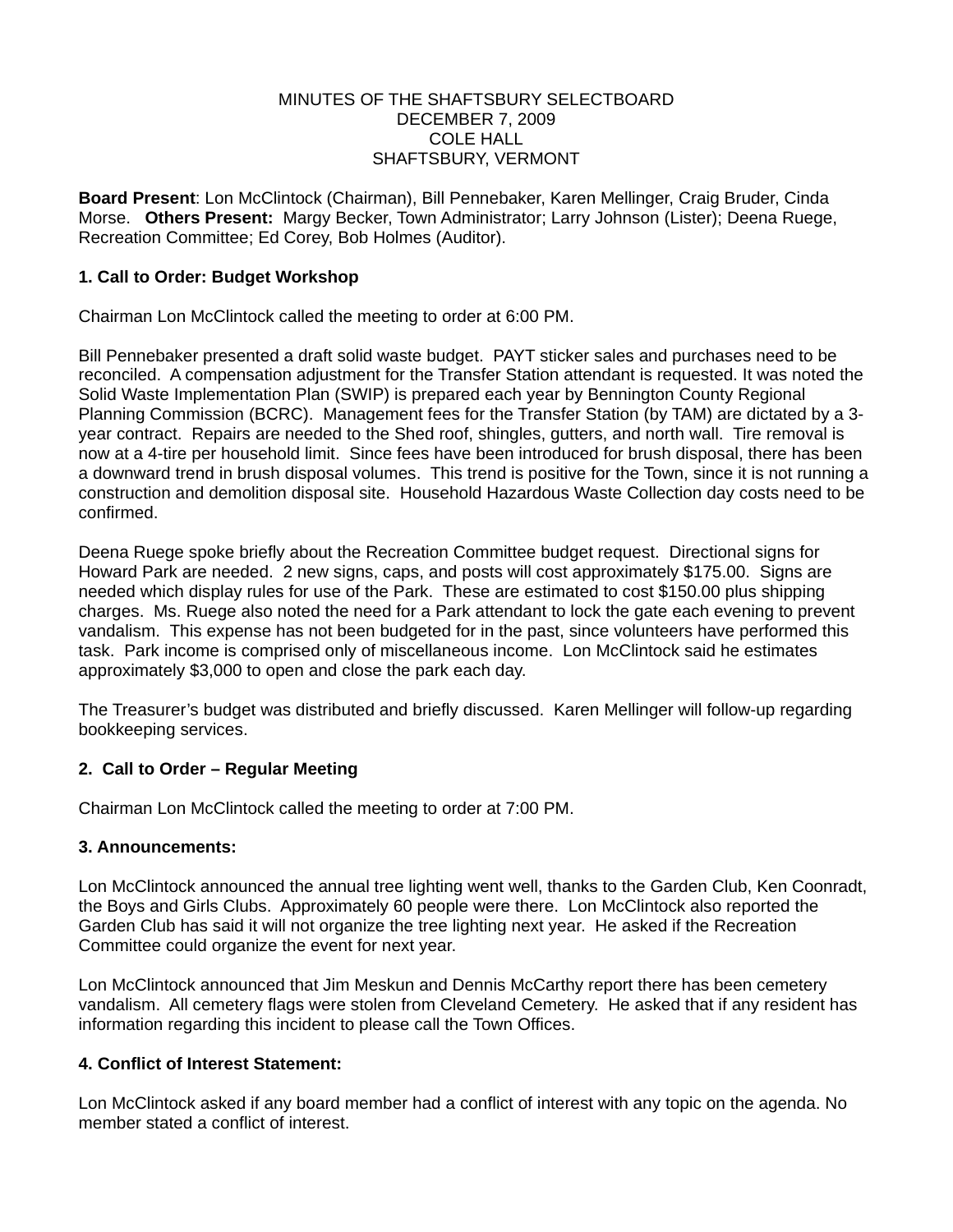# **5. Public Comments:**

Ed Corey addressed Development Review Board (DRB) policies regarding taping meetings. Lon McClintock reviewed the appeal process.

## **6. Caterer's Licenses: Bennington College**

Lon McClintock made the MOTION to approve Bennington College Caterer's Licenses for January – June 2010 events. Bill Pennebaker seconded. The motion carried unanimously.

## **7. Cemetery Audit**

Bob Holmes reported on the results of the Town Auditors' assessment of cemetery operations and records, as requested by the Selectboard. He reported there is no evidence of dishonesty. The Auditors take note that it is their responsibility to audit cemetery operations annually. Mr. Holmes reported the audit relied upon 2004-2009 detailed transaction reports from the Town Treasurer. Such records did not exist prior to 2004. The Auditors did not make field visits to verify corner markers.

Mr. Holmes stated they will audit checks, lots sales, deposits, and other records going forward. It is the Auditors' recommendation that one person is needed to be the 'clearing house' for all information and fees and funds being charged by and received on behalf of the Cemetery Committee.

Lon McClintock noted 39 burial permits are still missing. A burial permit is really a "transit permit". 41 permits were received without associated fees. He noted that numerous permits came in without associated fees, and that upwards of 29 burials occurred with no record of fees or permits having been received by the Town. There is the possibility that the Town Treasurer could have received fees without an associated name. Lon McClintock then suggested perhaps the Auditors' worksheets and ledger could be organized as the basis for the new Sexton's job.

Selectboard members thanked the auditors for their work. Bob Holmes commended Floss Beebee and Judy Stratton for their records. Cinda Morse noted the need for accurate cemetery maps. The Sexton will need to know if lots are truly available for sale.

#### **Cinda Morse made the motion to accept the Town Auditors' report on the status of cemetery operations. Karen Mellinger seconded. The motion carried.**

Lon McClintock asked Cinda Morse to share the report and worksheets with the Cemetery Committee. He then distributed his suggested "charge" or objective for the Cemetery Committee. Mr. McClintock stated he did not think the Sexton should be a Committee member, and that the Sexton should report to the Committee.

Cinda Morse said there is no date as of yet for the next Committee meeting, but that the job description for the Sexton is almost complete. The Committee does not suggest a stipend for the Sexton, but does recommend travel reimbursement. She then requested that the Cemetery Committee be added to the Selectboard's December 21 agenda.

# **8. Bennington County Sheriff's Contract**

Selectboard members briefly discussed the options of paying for additional patrol hours to be provided through the Sheriff's COPS grant. Craig Bruder spoke in favor of expensing COPS patrol time (additional 10 hours per week) in budget years 2011-2013, and against the current budget. After brief discussions, **Cinda Morse made the motion to approve the Sheriff's Contract with zero Town**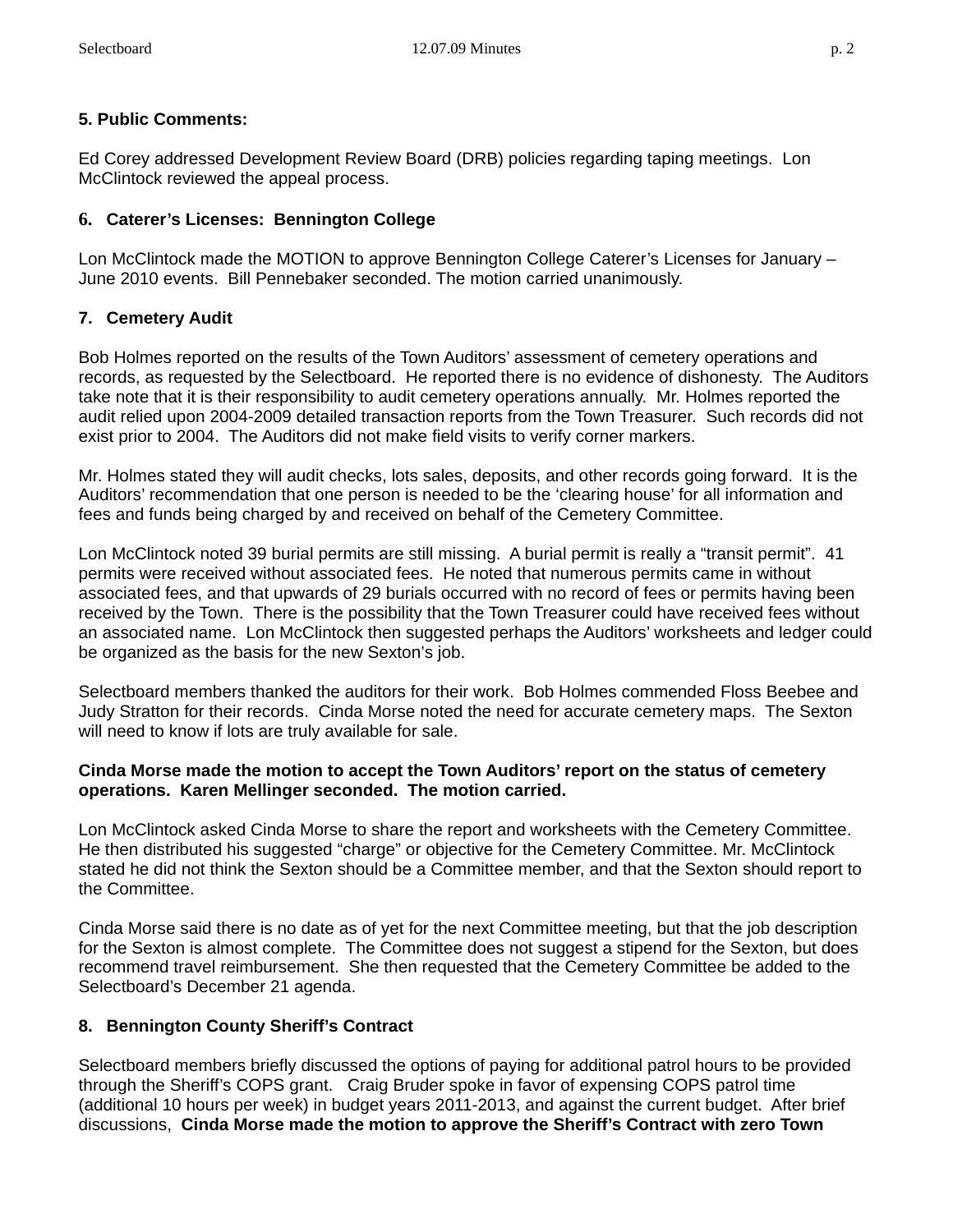**funding for COPS grant hours (additional 10 hours/week) in year 1 (budget year 2010) and to pay the additional \$9.84/hour over the ensuing 3 years (budget years 2011-2013). Karen Mellinger seconded. The motion carried unanimously.**

# **9. Energy Conservation Block Grant**

Karen Mellinger said she submitted the Energy Conservation Block Grant for an estimated \$45,000 in funds to support custom-made storm windows for the vaulted windows in Cole Hall, programmable thermostats, Fire Station and Cole hall furnace retrofits, and other energy conservation initiatives. She asked for, and received, the Selectboard's authorization to proceed with an energy audit.

## **10. KAS Groundwater Monitoring Reports – Landfill**

**Karen Mellinger made the motion to accept the KAS Groundwater Monitoring Report dated November 23, 2009. The motion was seconded and carried unanimously.** Margy Becker will instruct KAS to forward the report to the State Solid Waste Division. It was noted that Joe Herrmann will need to turn on the water in May at the Water Department Garage. He will have to flush the system in order for sampling to occur at this location.

## **11. Ellis Speath Estimate – Culvert sizing (Daniels Road)**

Action was tabled to accept this lump sum estimate of \$1,900 for storm water engineering services to design the culvert for installation at the intersection of Daniels Road and Glastenview Road. The Selectboard inquired whether said estimate includes oversight of culvert installation. Discussion on this action item will be taken up again at the December  $21<sup>st</sup>$  regular meeting.

#### **12. Warrants**

The following warrants were presented for approval:

1. MacDonald Secor Application for Payment - \$24,780.30:

#### **Cinda Morse made the motion to approve MacDonald Secor's application for payment in the amount of \$24,780.30 for sidewalk construction services. Karen Mellinger seconded and the motion carried 5-0 in favor.**

MacDonald Secor has asked for release of the retainage due to them, and contract provisions will need to be researched prior to action on this request.

2. Check Warrant #20 in the amount of \$91,708.69:

Said warrant includes payments to Ed Clodfelter of \$6,270, \$51,367.80 in paving expenses, and \$12,586.19 in water improvement project expenses.

## **Cinda Morse made the motion to approve Check Warrant #20. The motion was seconded by Craig Bruder and carried unanimously.**

3. Revised Check Warrant #12 in the amount of \$136,951.24:

The Treasurer voided 2 checks totaling \$128.10. The original warrant amount was \$137,207.34.

**Craig Bruder made the motion to approve revised Check Warrant #12. Cinda Morse seconded. The motion carried unanimously.**